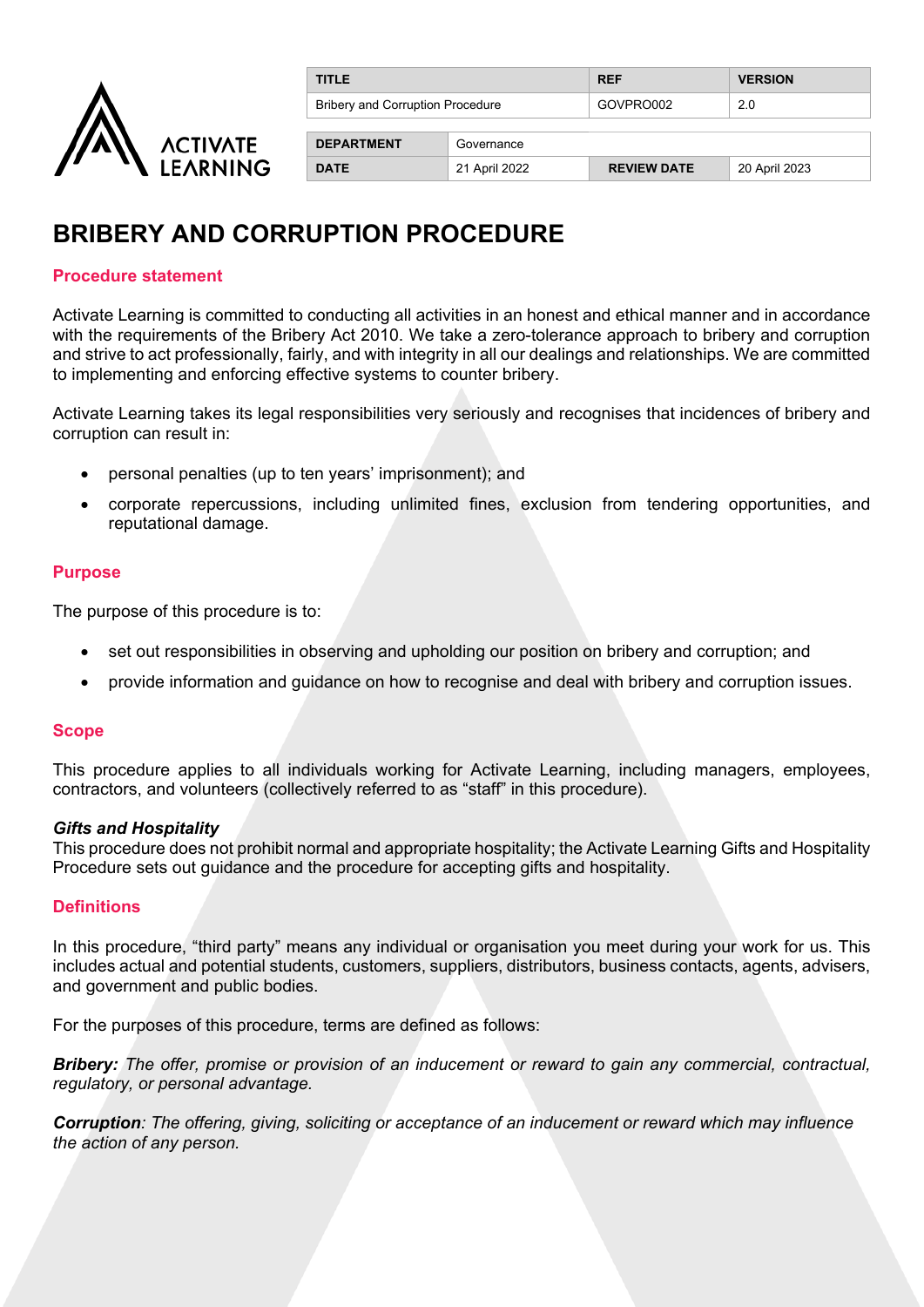#### **Responsibilities**

#### *Corporation Board*

The Activate Learning Corporation Board has overall responsibility for ensuring this procedure complies with our legal and ethical obligations, and that all staff follow this procedure. The Audit & Risk Committee shall ensure that internal control systems and procedures are subject to regular audits to provide assurance that they are effective in countering bribery and corruption.

#### *Director of Governance*

The Director of Governance has primary responsibility for implementing this procedure and maintaining the Register of Gifts and Hospitality. The Director of Governance will regularly monitor the effectiveness and review the implementation of this procedure, considering its suitability, adequacy, and effectiveness.

Any improvements identified will be implemented as soon as possible.

#### *Management Staff*

Management at all levels are responsible for ensuring that their teams:

- are made aware of this procedure;
- understand this procedure; and
- receive adequate and regular training to enable them to follow this procedure.

#### *Staff*

All staff are responsible for following this procedure and ensuring its success. The prevention, detection, and reporting of bribery and other forms of corruption are the responsibility of all. We must avoid any activity that might lead to, or suggest, a breach of this procedure. Due to the severity of issues covered, breaches of this procedure may result in disciplinary action under the [Staff Disciplinary Procedure](https://activatelearning.sharepoint.com/sites/Policies/Shared%20Documents/Disciplinary%20Procedure.pdf) or, in serious cases, police involvement.

You should notify the Director of Governance as soon as possible if they believe or suspect that an incident of bribery and corruption has occurred or may occur in the future. Potential indicators of bribery or corruption are set out in The Schedule [\(Appendix 1\)](#page-4-0).

#### **Expectations of staff**

Staff are expected to maintain the highest standards of integrity. For the protection of yourself and Activate Learning, you must avoid the following behaviours:

- giving, promising, or offering payment, gift or hospitality in hope, expectation, or recognition of a business advantage. "Business advantage" includes academic advantage such as the award of a degree or academic title;
- giving, promising, or offering any payment, gift or hospitality to a government official, agent or representative to "facilitate" or expedite a routine procedure, such as student admission;
- accepting payment, gift, or hospitality from a third party that you know, or suspect is offered with the expectation that it will obtain a business advantage for them;
- threatening or retaliating against staff or students who has refused to commit a bribery offence or who has raised concerns under this procedure; or
- engaging in any activity that might lead to a breach of this procedure.

#### **Facilitation payments and "kickbacks"**

Activate Learning do not make nor accept facilitation payments or "kickbacks" of any kind. Facilitation payments are typically small, unofficial payments made to secure or expedite a routine government action.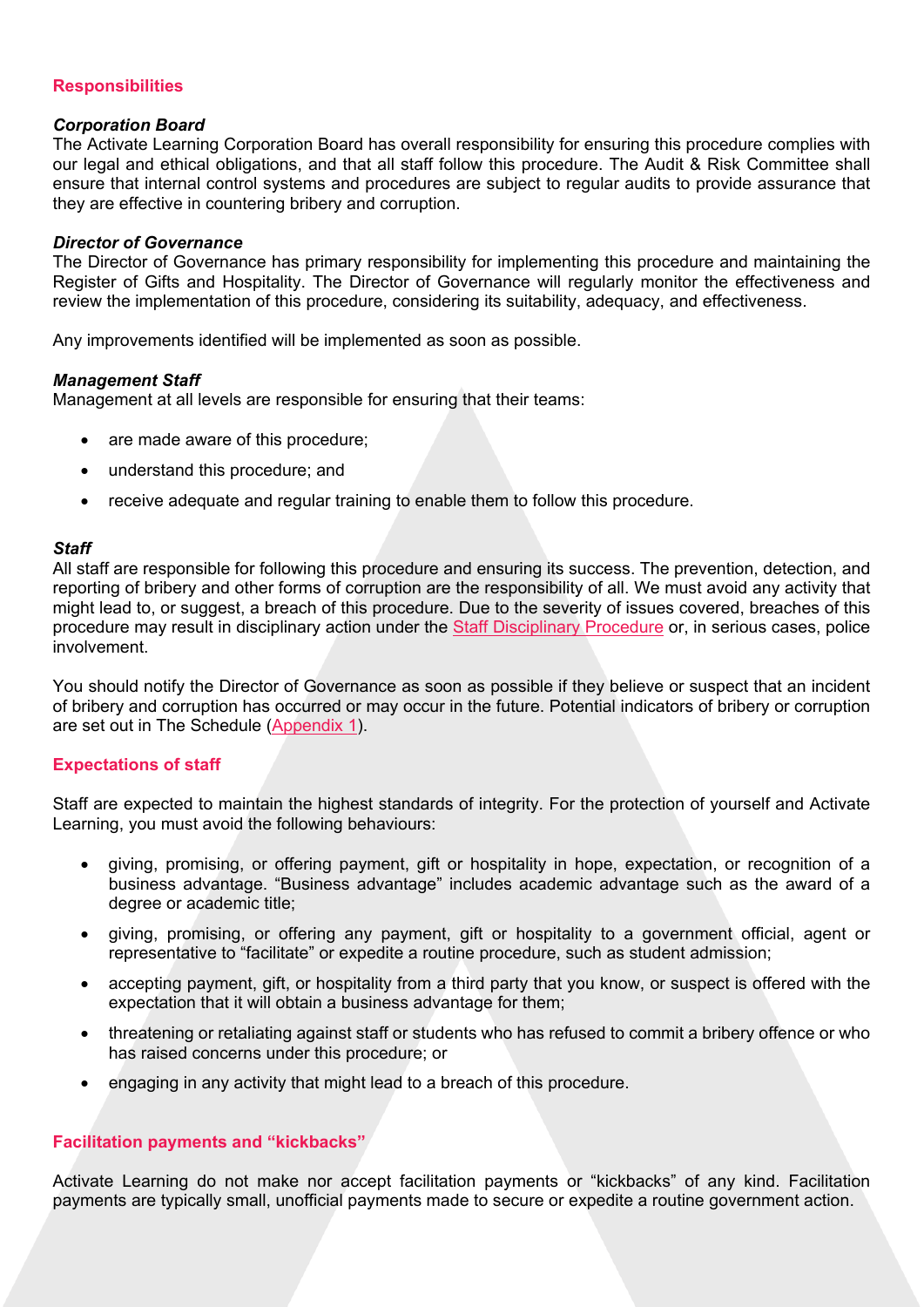They are not commonly paid in the UK but are common in some other jurisdictions. Kickbacks are typically payments made in return for a business favour or advantage.

You must avoid any activity that might lead to, or suggest that, a facilitation payment or kickback will be made or accepted by us.

All payments made on behalf of Activate Learning should be reasonable, justifiable, and proportionate to the goods or services provided. In addition, they should be accompanied by a receipt which details the reason for the payment.

Any concerns regarding a payment should be raised with the Director of Governance.

#### **Donations**

Activate Learning does not make any contributions to politicians, political parties, or election campaigns. Donations to individuals, for-profit organisations, or private accounts are incompatible with Activate Learning's ethical standards and are prohibited.

Activate Learning may make charitable donations, so long as they are ethical and transparent. The recipient's identity and planned use of the donation must be clear, and the reason and purpose for the donation must be justifiable and documented.

Donations shall not be made to induce or reward the improper performance of any function or activity which should otherwise be performed in good faith, impartially, or from a position of trust. All charitable donations must be reported to the Director of Governance and will be publicly disclosed. The Donations and Sponsorships form is included as [Appendix 2.](#page-5-0)

#### **Sponsoring**

Sponsoring means any contribution in money or in kind towards an event organised by a third party in return for the opportunity to raise Activate Learning's profile:

- All sponsoring contributions must be transparent and proportionate, pursuant to a written agreement, and made for legitimate business purposes.
- They may not be made towards events organised by individuals or organisations that have goals incompatible with Activate Learning's ethical standards or that would damage Activate Learning's reputation.
- All sponsorships must be reported to the Director of Governance and will be publicly disclosed.
- The Donations and Sponsorships form is included as [Appendix 2.](#page-5-0)
- Where commercial sponsorship is used to fund Activate Learning's activities, it must be transparent and proportionate, pursuant to a written agreement and for legitimate business purposes.
- Where meetings are externally sponsored, that fact must be disclosed in the papers relating to the meeting and in any published minutes/proceedings.

#### **Raising a concern**

You are encouraged to raise any concerns or suspicion of malpractice at the earliest possible stage. If you are unsure whether a particular act constitutes bribery or corruption, or if you have any other queries, these should be raised with the Director of Governance.

Any concerns raised will be fully investigated by the Director of Governance.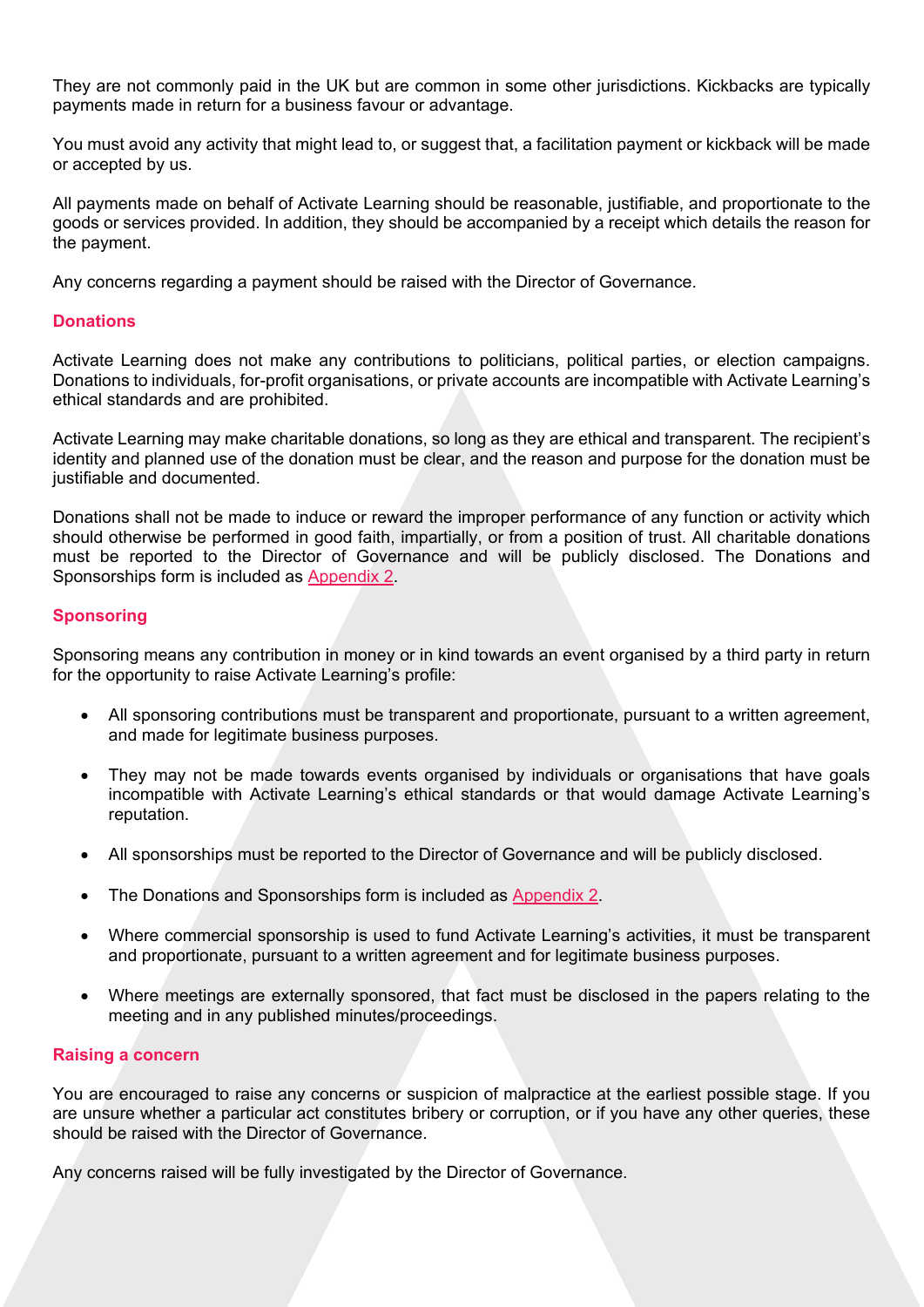You will not suffer any detrimental treatment because of reporting reasonably held suspicions. Any unfounded or malicious allegations will be subject to a full investigation and may result in disciplinary action under the [Staff Disciplinary Procedure.](https://activatelearning.sharepoint.com/sites/Policies/Shared%20Documents/Disciplinary%20Procedure.pdf)

#### **Record-keeping**

Activate Learning maintain robust financial records and appropriate internal controls which will evidence the business reason for payments to third parties. All accounts, invoices, memoranda, and other documents and records relating to dealings with third parties should be prepared and maintained with strict accuracy and completeness. No accounts must be kept "off-book" to facilitate or conceal improper payments.

The Director of Governance maintains a Register of Donations and Sponsorship, which is published on the Activate Learning website on an annual basis.

#### **References**

This Procedure complies with the following legislation:

[Bribery Act 2010](http://www.legislation.gov.uk/ukpga/2010/23/contents)

This Procedure should be read in conjunction with the following Activate Learning Policies and Procedures:

- [Corporate Ethics Policy](https://activatelearning.sharepoint.com/sites/Policies/Shared%20Documents/Corporate%20Ethics%20Policy.pdf)
- **[Gifts and Hospitality Procedure](https://activatelearning.sharepoint.com/sites/Policies/Shared%20Documents/Gifts%20and%20Hospitality%20Procedure.pdf?)**
- **[Staff Disciplinary Procedure](https://activatelearning.sharepoint.com/sites/Policies/Shared%20Documents/Disciplinary%20Procedure.pdf)**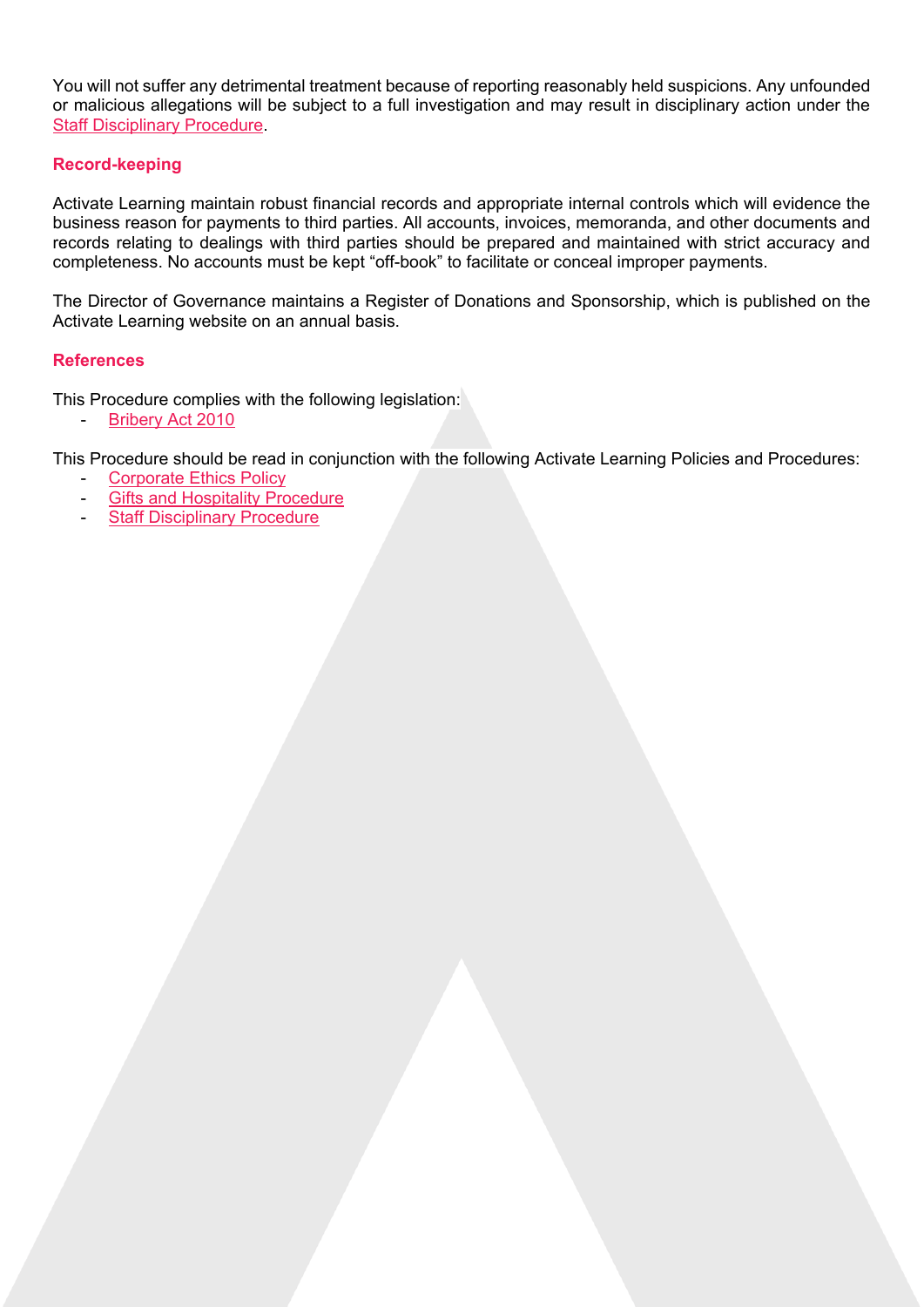## **Appendix 1**

## <span id="page-4-0"></span>**THE SCHEDULE**

#### **Potential Risk Scenarios: "Red Flags"**

The following is a list of possible "red flags" that may arise during you working for us and which may raise concerns under various anti-bribery and anti-corruption laws. The list is not intended to be exhaustive and is for illustrative purposes only.

If you encounter any of the following red flags while working for Activate Learning you must report them promptly in line with this procedure:

- a. you become aware that a third party engages in, or has been accused of engaging in, improper business practices with a view to gaining a financial or other advantage.
- b. you learn that a third party has a reputation for paying bribes, or requiring that bribes are paid to them, or has a reputation for having a "special relationship" with foreign government officials.
- c. a third party insists on receiving a commission or fee payment before committing to sign up to a contract with us or carrying out a government function or process for us.
- d. a third-party requests payment in cash and/or refuses to sign a formal commission or fee agreement, or to provide an invoice or receipt for a payment made.
- e. a third-party request that payment is made to a country or geographic location different from where the third party resides or conducts business.
- f. a third party requests an unexpected additional fee or commission to "facilitate" a service.
- g. a third party demands lavish entertainment or gifts before commencing or continuing contractual negotiations or provision of services.
- h. a third-party request that a payment is made to "overlook" potential legal violations.
- i. a third-party request that you provide employment or some other advantage such as a place on a course or an academic award to a friend or relative.
- j. you receive an invoice from a third party that appears to be non-standard or customised.
- k. a third party insists on the use of side letters or refuses to put terms agreed in writing.
- l. you notice that we have been invoiced for a commission or fee payment that appears large given the service stated to have been provided.
- m. a third party requests or requires the use of an agent, intermediary, consultant, distributor, or supplier that is not typically used by or known to us.
- n. you are offered an unusually generous gift or offered lavish hospitality by a third party.